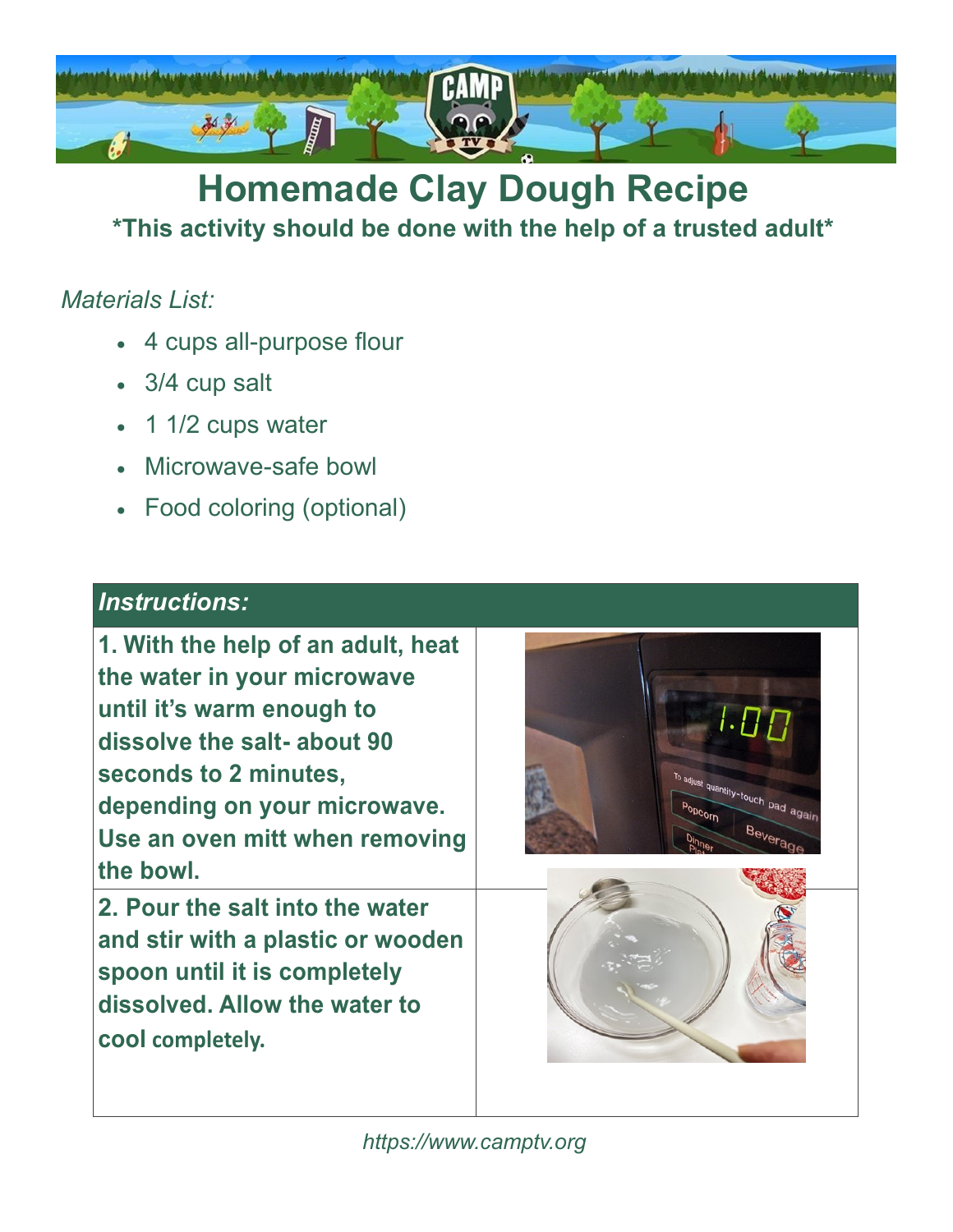

**3. Pour the salt water into the flour a little at a time and mix with a spoon or your hands until all of the water has been added. Knead the clay dough until it is smooth. If the clay is too sticky or too soft to hold its shape, knead in a little more flour until it holds its** 

**4. (Optional) If you want to color your clay, divide it into multiple chunks. If you're mixing food coloring to make new colors, do this before adding it to your clay. Knead in the food coloring on a piece of wax paper or in your bowl so you don't stain your counter. A little food coloring will give you a lighter color, and more will give you a brighter or darker color. If your clay gets sticky, you can add more flour until it's the right texture** 



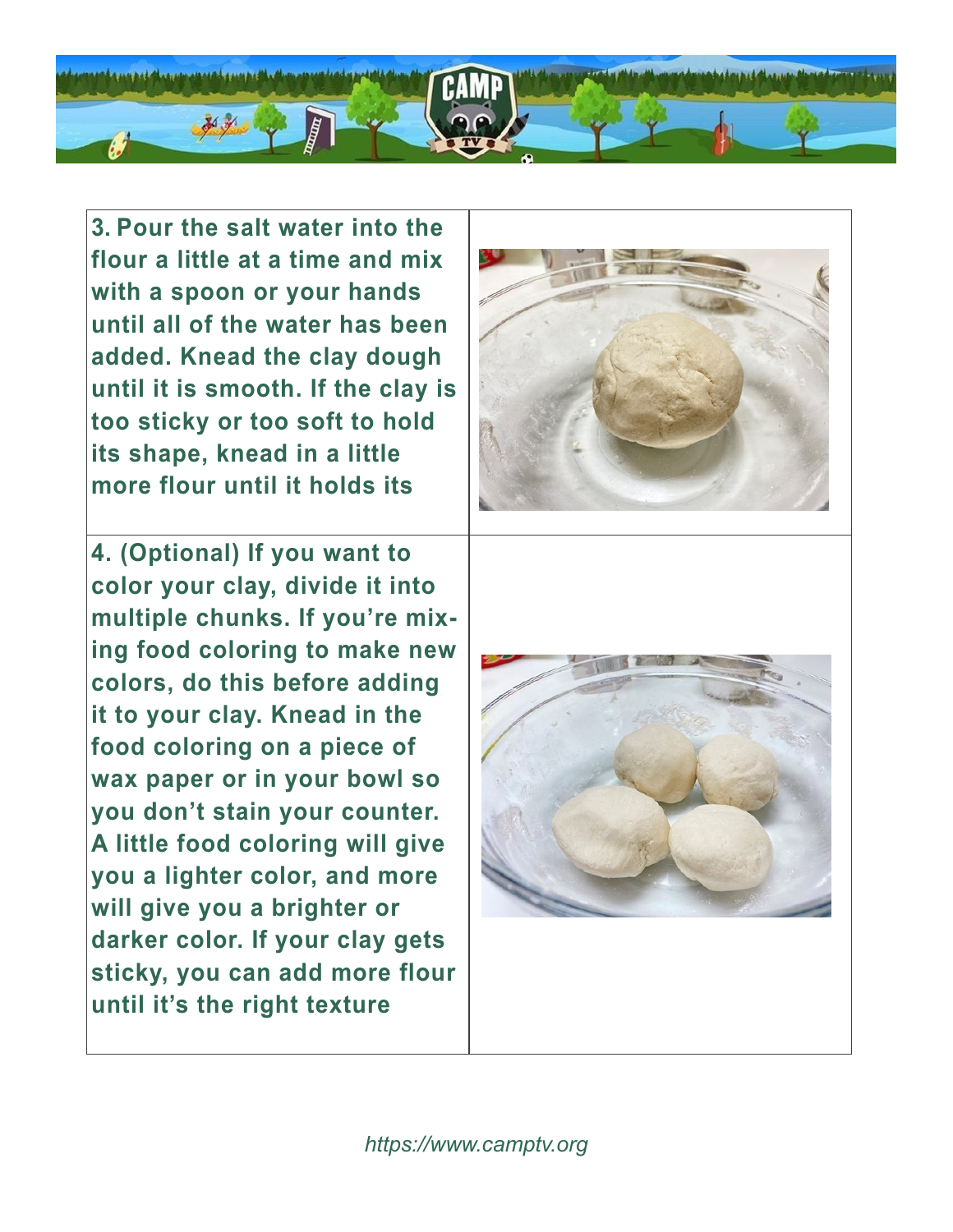

# **Homemade Clay Dough Baking Instructions**

**\*This activity should be done with the help of a trusted adult\***

#### *Materials List:*

- Aluminum foil
- Baking pan or cookie sheet

| <b>Instructions:</b>                                                                                                                                       |                                                                    |
|------------------------------------------------------------------------------------------------------------------------------------------------------------|--------------------------------------------------------------------|
| 1. Move your oven rack to the<br>middle of the oven, then<br>preheat the oven to 325°F.                                                                    |                                                                    |
| 2. Place the sculpture on a<br>piece of aluminum foil on a<br>cookie sheet or baking pan and<br>cover it with another piece of<br>foil so it doesn't burn. |                                                                    |
| 3. Place it in the middle of the<br>oven rack. Bake the sculpture<br>for about 45 minutes.                                                                 | $\theta\theta$ : $\theta\theta$ as a set<br>CANCEL<br><b>CLOCK</b> |